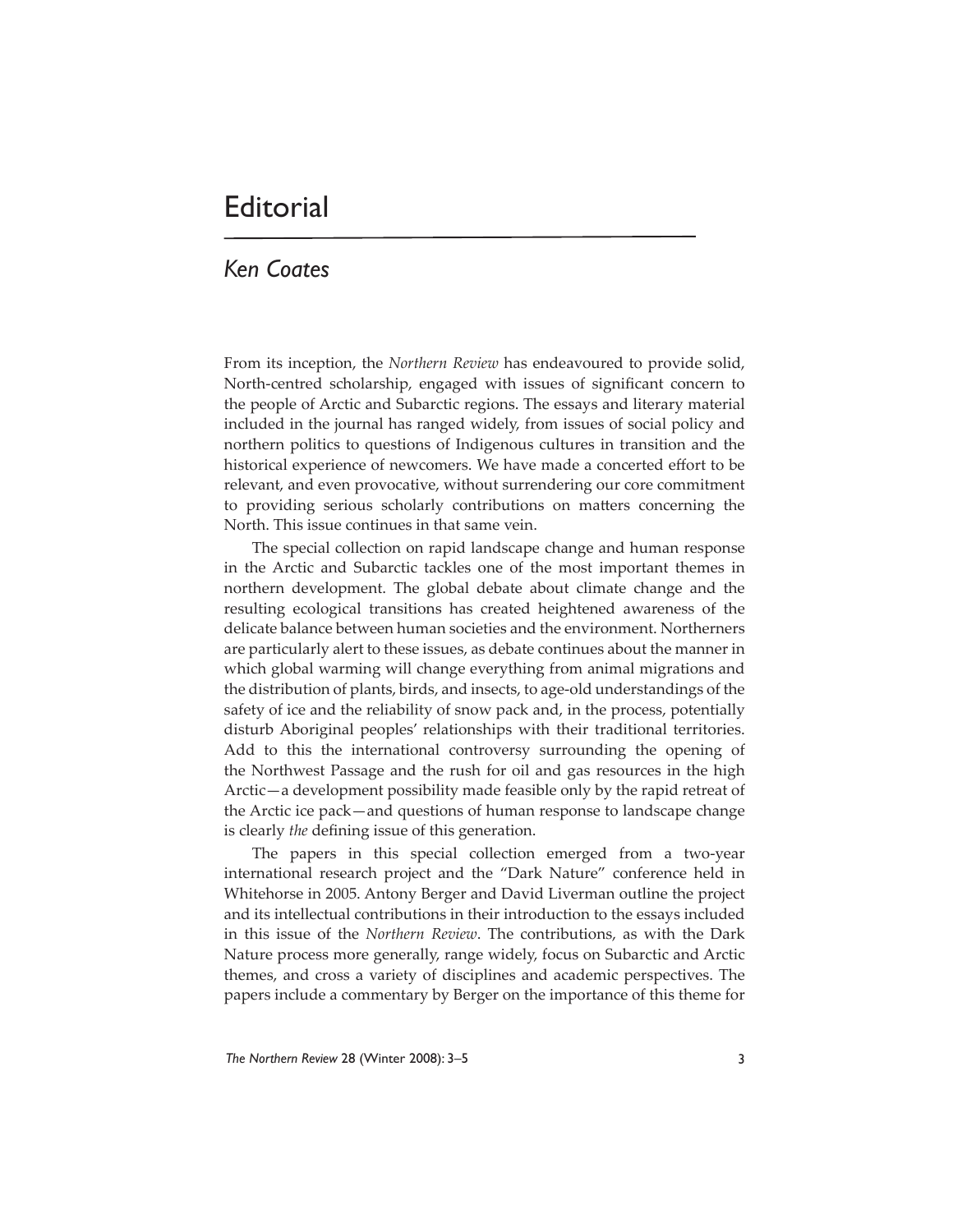the North and an investigation by James H. Dickson and Petra J. Mudie into the life of Kwäday Dän Ts'ìnchí, the well-known frozen body discovered in northern British Columbia. James Ford's contribution examines the nature of environmental hazards in Nunavut while Trevor Bell and M.A.P. Renouf consider the impact of ecological shifts on Indigenous cultures in Newfoundland in the period 1500–1100 BP. Thomas Heyd and Holmes Rolston, III provide philosophical discussions of the long-term relationship between environmental change and the evolution of humankind and highlight the profound human and intellectual questions that are raised by the prospect of substantial shifts in landscapes. Individually, these papers make vital contributions to the understanding of Arctic and Subarctic transitions; collectively, they provide a timely reminder that rapid landscape change has long been a part of northern life and that the lessons and experiences of the past can be a useful guide—and a warning—about the ecological realities within which we currently operate.

From the beginning, the primary strength of the *Northern Review* has been its broad coverage of northern issues. The editors avoided the disciplinary and geographic specialization of most academic journals and sought instead to bring in a broad range of perspectives—from various countries, disciplines, and professional perspectives. The result has been a very different kind of journal, one that seeks continuously to engage with the issues of greatest importance to the North. The other papers in this issue reflect this continuing emphasis on breadth and diversity. Robert Wheelersburg's study of Saami reindeer herding in Sweden highlights the continuing importance of Indigenous subsistence activities. The contribution by Darryl Wood examines a matter of serious concern across the North-violent crime and the difficulty securing and retaining police officers in Alaska—and offers the surprising conclusion that rates of serious crime did not differ significantly depending on the presence of a police officer. Gerald A. McBeath and Maria Elena Reyes offer a valuable review of education testing in Alaska, tackling the highly politicized issue of Aboriginal academic performance. The essay by Christine Cook, Anthony Strange, and Susan Renes, the third on Alaska, examines new community-focused approaches to training counsellors for rural Alaska. Christopher Powell's historical essay, in contrast, focuses on the Mackenzie district and specifically on the long-ignored question of union organization and activism in the mining sector. Number 28 concludes with two very different pieces: a literary reflection on oral tradition from highly regarded Canadian author Robert Kroetsch, and Corey Coates' extended book review of *The Diary of Abraham Ulrikab*, edited by Hartmut Lutz. The latter is a remarkable document of an Inuit man relocated from